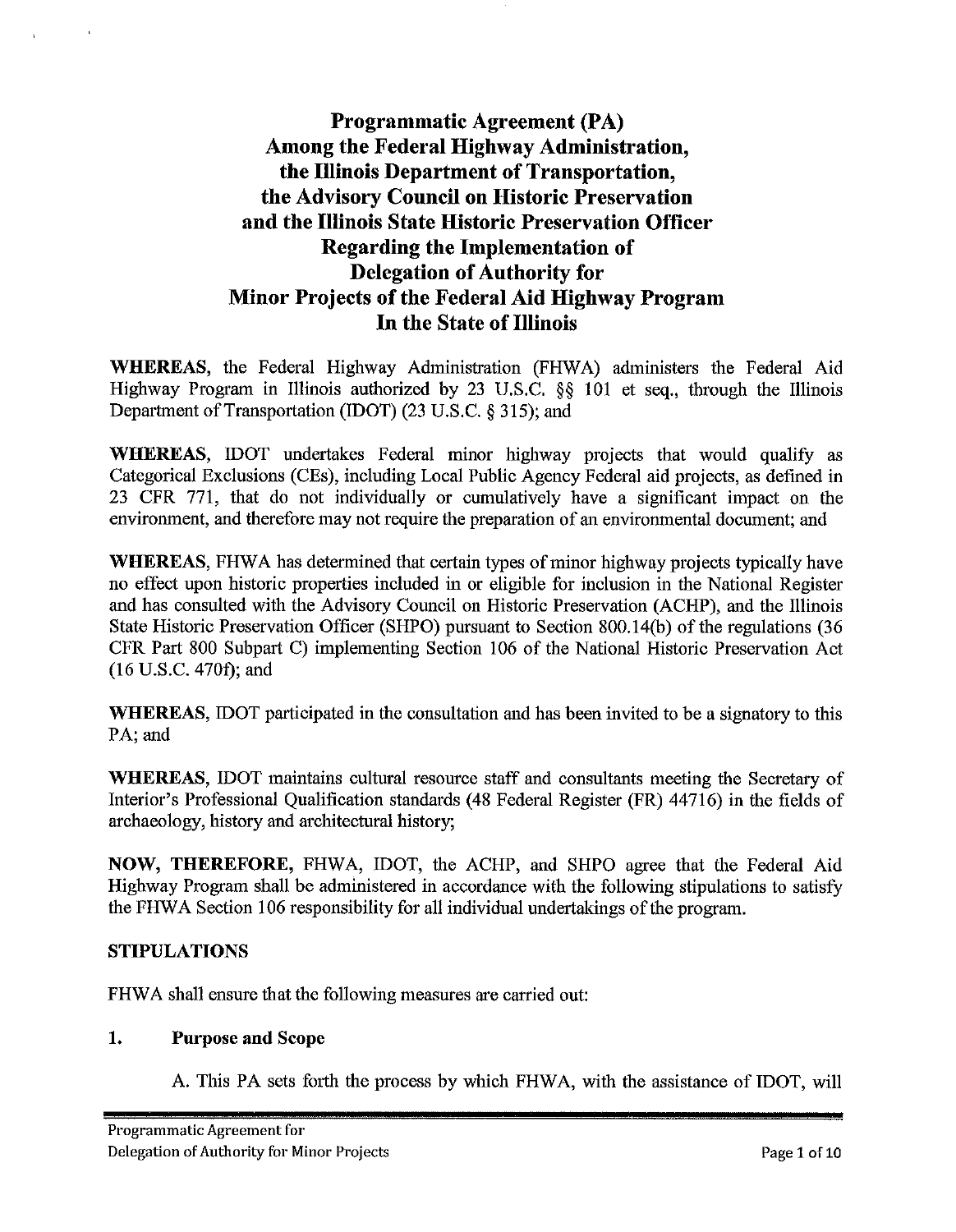meet its responsibilities pursuant to Sections 106 and 110 of the National Historic Preservation Act (NHPA) (16 U.S.C. § 470t) for undertakings that qualify as CEs (also known as minor projects). For all other Federal Aid Highway Projects, FHWA will carry out the requirements of 36 CFR Part 800 to complete its responsibilities under Section 106 of the NHPA.

B. FHWA Responsibilities - In compliance with its responsibilities under the NHPA, and as a condition of its award to IDOT of any assistance under the Federal Aid Highway Program, FHWA will ensure that IDOT carries out the requirements of this agreement and ACHP policies and guidelines for undertakings subject to this agreement.

## C. IDOT Responsibilities

1. Pursuant to this agreement, IDOT will ensure that all cultural resource staff and/or consultants, employed under its contract to conduct work in the field of cultural resources, meet the qualifications set forth in the Secretary of Interior's Professional Qualification standards (48 FR 44716) for such work. These qualified IDOT cultural resources personnel shall have the primary responsibility for implementing this PA

2. In consultation with SHPO and FHWA, IDOT will ensure that the Bureau of Design and Environment (BDE) Manual includes detailed procedures for implementing this agreement.

## **2. Minor Projects**

The following types of undertakings, listed in Appendices A and B, are activities in which IDOT routinely utilizes Federal Aid highway funds and consist of minor projects that generally do not affect historic properties. None of the minor projects listed below will require consultation with or review by the SHPO, provided the undertaking:

- is limited to the activities specified
- is not part of a larger project
- is on an existing transportation facility
- if ground disturbance in previously disturbed soil is specified, occurs in soils previously disturbed by vertical and horizontal highway construction activities
- has no known public controversy based on historic preservation issues

Such minor projects fall into two categories: minor projects that do not require review by IDOT Cultural Resources staff (Category A; Appendix A), and minor projects that do require documentation and review by IDOT Cultural Resources staff to assess the likelihood that historic properties exist in the area of potential effects or determine the degree of existing soil disturbance within the project area (Category B; Appendix B).

For undertakings in Category B, or where questions arise about the need for review of an undertaking in Category A, IDOT Cultural Resources staff shall determine whether a particular project should be exempt from SHPO review. If the SHPO specifically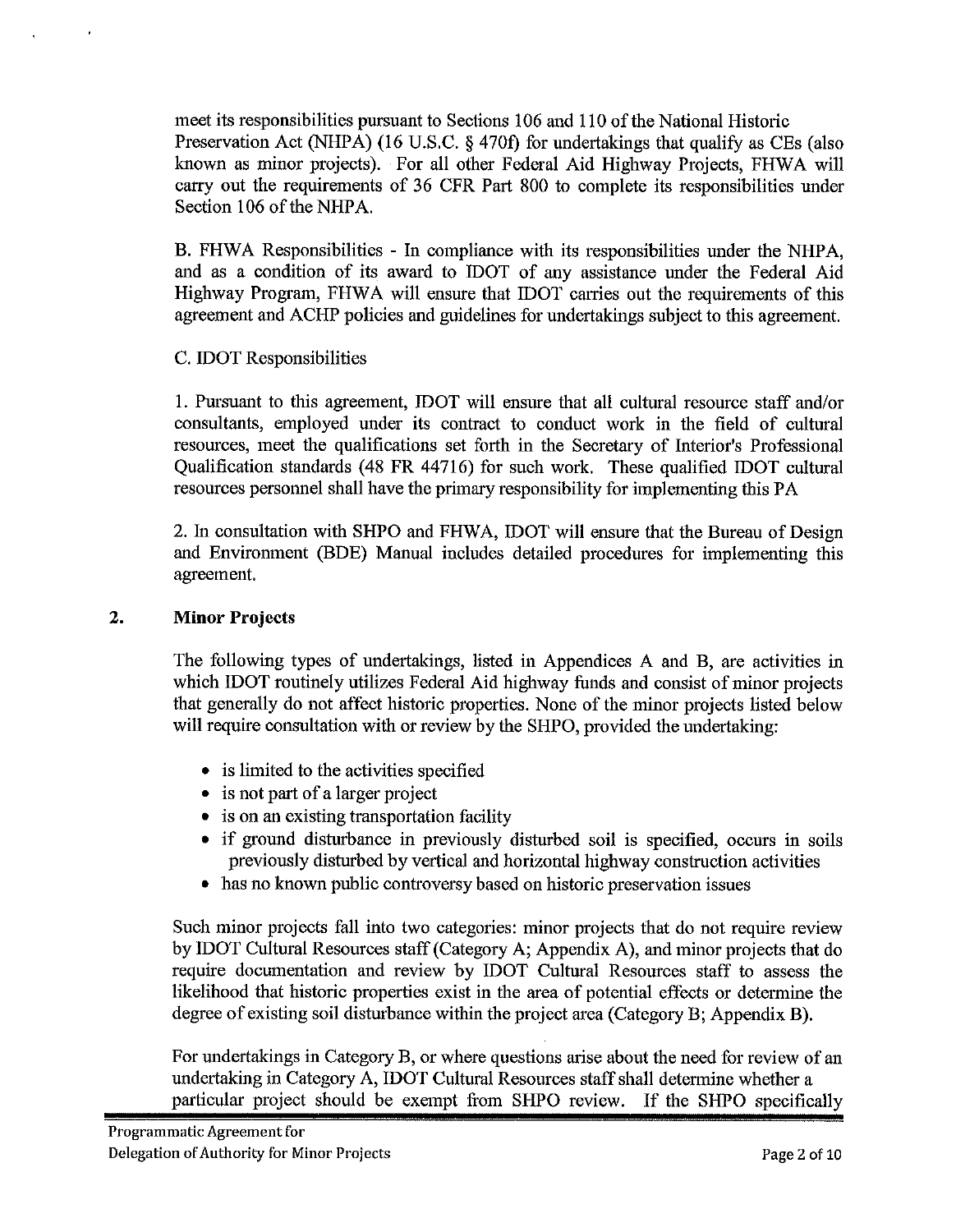requests a copy of the documentation for a particular undertaking covered by this stipulation, IDOT will provide SHPO with the requested documentation and, if the project has not already been approved, will review the project in accordance with Stipulation 4 of this Agreement. All of the minor projects listed in Appendices A and B will be subject to regular internal audit by IDOT.

## **3. Documentation of Minor Projects**

A. The project file shall contain documentation referencing and including the description of the specific minor project type from Appendix A or B that qualifies the project as exempt from further Section 106 review.

B. IDOT Cultural Resources staff will utilize the on-line HAARGIS data, most current Historic Bridge Survey Inventory, as well as additional documentation to assure projects are not adjacent to a National Register eligible property or district. Documentation may include construction plans, project area descriptions, soil survey data, photographs, and archaeological documentation.

#### **4. Section 106 Consultation for FHW A Undertakings Not Exempt from Review**

For those projects not exempt from review under terms of Stipulation 2, IDOT and FHWA shall review the undertakings in accordance with the procedures found in 36 CPR Part 800. Upon completion of the Cultural Resources Manual required in Stipulation 1, IDOT, using staff and/or consultants meeting the *Secretary of the Interior's Professional Qualifications Standards* (48 FR 44738-9), may independently perform the work and consultation described in the following sections of 36 CPR Part 800 (including any succeeding revisions to the regulations) on behalf of FHWA as follows:

36 CPR § 800.3

- (1) Establish undertaking
- (2) Coordinate with other reviews
- (3) Identify the appropriate SHPO
- ( 4) Plan to involve the public
- ( 5) Identify other consulting parties
- (6) Expediting consultation

36 CPR§ 800.4

- (1) Determine scope of identification
- (2) Identify historic properties
- (3) Evaluate historic significance
- ( 4) Results of identification and evaluation

36 CPR § 800.5

- (1) Apply criteria of adverse effect
- (2) Finding of no adverse effect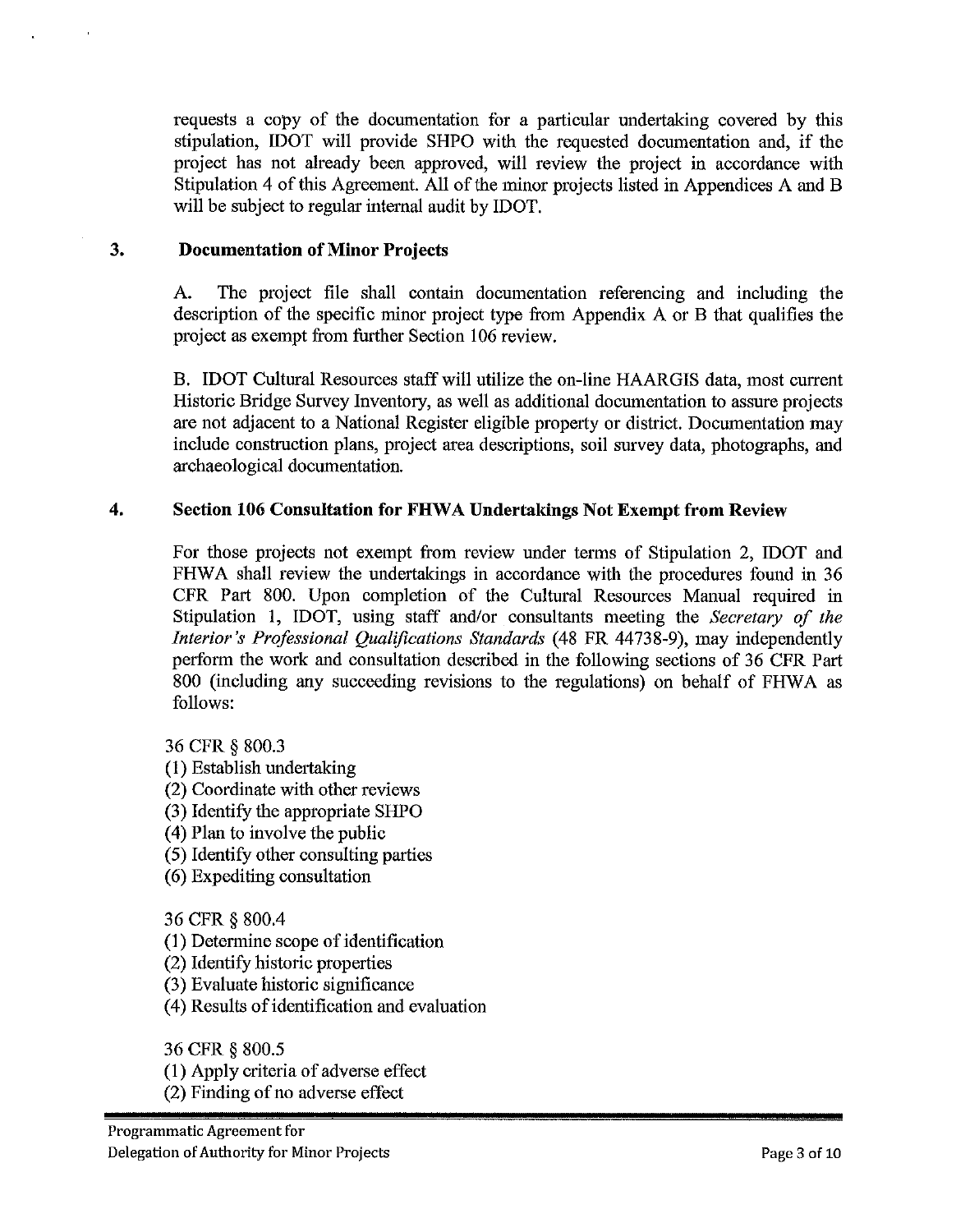(3) Consulting party review

( 4) Results of assessment

## **A. Consultation with Indian tribes**

In recognition of the unique government-to-government relationship between the Federal government and Indian Tribes, FHWA shall take the lead in identifying and establishing consultation with the Indian Tribes consistent with the requirements of 36 CFR 800.2(c)(2) and 36 CFR  $\S$  800.3(c) - (f). FHWA shall ensure that consultation with Indian Tribes is initiated early in project planning to identify cultural, confidentiality, or other concerns and to allow adequate time for consideration of such concerns in the planning process.

# **B. Participation of other Consulting Parties and the Public**

IDOT will seek and consider the views of the public, as appropriate, in a manner that reflects the nature and complexity of the undertaking and its effects on historic properties, and the likely interest of the public in the effects on historic properties. Public involvement in planning and implementation of undertakings covered by this Agreement shall be governed by FHWA's and IDOT's policies and procedures for compliance with the National Environmental Policy Act (NEPA).

Certain minor projects covered by this Agreement may require that IDOT involve consulting parties in consultation. !DOT will identify consulting parties pursuant to, and their participation in undertakings covered under this Agreement shall be governed by, 36 CFR 800.2(c)(5) and 800.3(f).

# **C, Finding of "No Historic Properties Affected"**

If IDOT determines, in consultation with any Indian tribes or other parties invited to participate in consultation in accordance with 36 CFR 800.3(c) – (f), that no historic properties will be affected by the undertaking, !DOT will make a finding of "no historic properties affected," and documentation (800.11[d]) will be forwarded to the SHPO for concurrence. Copies of this documentation will be provided to consulting parties and will be made available for public inspection if appropriate. IDOT may proceed with the project if the SHPO has concurred, in writing, with the finding or if within 30 days of receipt neither SHPO nor another consulting party has objected to the finding. If the SHPO or any consulting party objects, in writing, to IDOT's finding within 30 days of receipt of an adequately documented finding, the documentation will be submitted to FHWA for resolution. If, through consultation, consensus can be reached, the process will move forward in accordance with this agreement. If consensus is not achieved, the undertaking will not be developed under this agreement, but instead will proceed in accordance with 36 CFR Part 800.3 through 800.6. If IDOT determines, in consultation with the SHPO and consulting parties, that historic properties may be affected by the undertaking, IDOT shall apply the Criteria of Adverse Effect, 36 CFR Part 800.S(a)(l).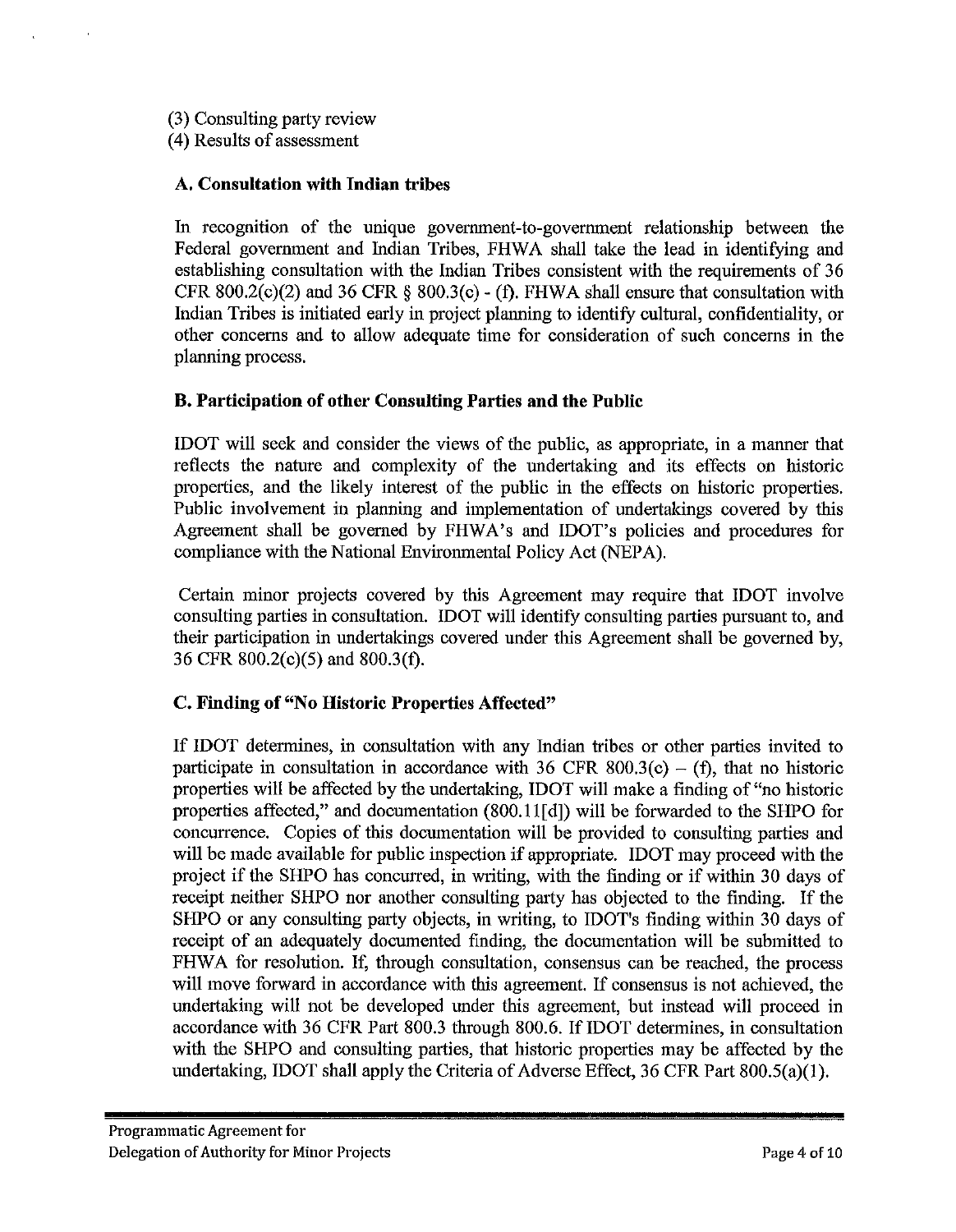## **D. Finding of "No Adverse Effect"**

If IDOT determines, in consultation with consulting parties, that the undertaking will have no adverse effect on historic properties, it will make a finding of "no adverse effect," and documentation (800.11<sup>[e]</sup>) will be forwarded to the SHPO for concurrence. Copies of this documentation will be provided to consulting parties and will be made available for public comment as appropriate. IDOT may proceed with the project if the SHPO has agreed, in writing, with the finding or if within 30 days of receipt neither the SHPO nor another consulting party objects to the finding. If SHPO or any consulting party objects within 30 days of receipt of adequate documentation, in writing, to IDOT's finding, the documentation will be submitted to FHWA for resolution. If, through consultation, consensus can be reached, the process will move forward in accordance with this agreement. If consensus is not achieved, the undertaking will not be developed under this agreement, but instead will proceed in accordance with 36 CFR Part 800.3 through 800.6.

#### **E. Finding of" Adverse Effect"**

If IDOT determines, in consultation with the SHPO and consulting parties, that the undertaking will have an adverse effect on historic properties, it will notify FHWA and FHWA will ensure the Section 106 process is completed **in** accordance with 36 CFR 800.6. FHWA will be responsible for making a finding of "adverse effect" and the resolution of those effects.

## **5. Unanticipated Discovery**

If any unanticipated discoveries of historic properties, sites, artifacts, or objects are encountered during the implementation of any project exempted under this PA, IDOT and FHWA shall comply with 36 CFR 800.13 by stopping work in the immediate area and informing the SHPO, housed in the Illinois Historic Preservation Agency (IHP A) of such unanticipated discoveries or effects within two (2) business days.

If any unanticipated effects on historic properties are found to be occurring during the implementation of any project exempted under this PA, IDOT and FHWA shall comply with 36 CFR 800.13 and inform the SHPO immediately.

If any human remains are encountered during the implementation of any project exempted under this PA, work shall cease in the immediate area and the human remains left undisturbed. IDOT and FHWA will follow the Native American Graves Protection and Repatriation Act (NAGPRA) (25 U.S.C. 3001) when there is a discovery of human remains or burials on Federal lands. In the event of an inadvertent discovery of human remains or burials on non-federal lands during transportation construction activities, IDOT will comply with 20 Illinois Compiled Statutes 3440/0.01, et seq. (Human Skeletal Remains Protection Act). If the remains are determined to be Native American, FHWA will notify the appropriate federally recognized Indian Tribes.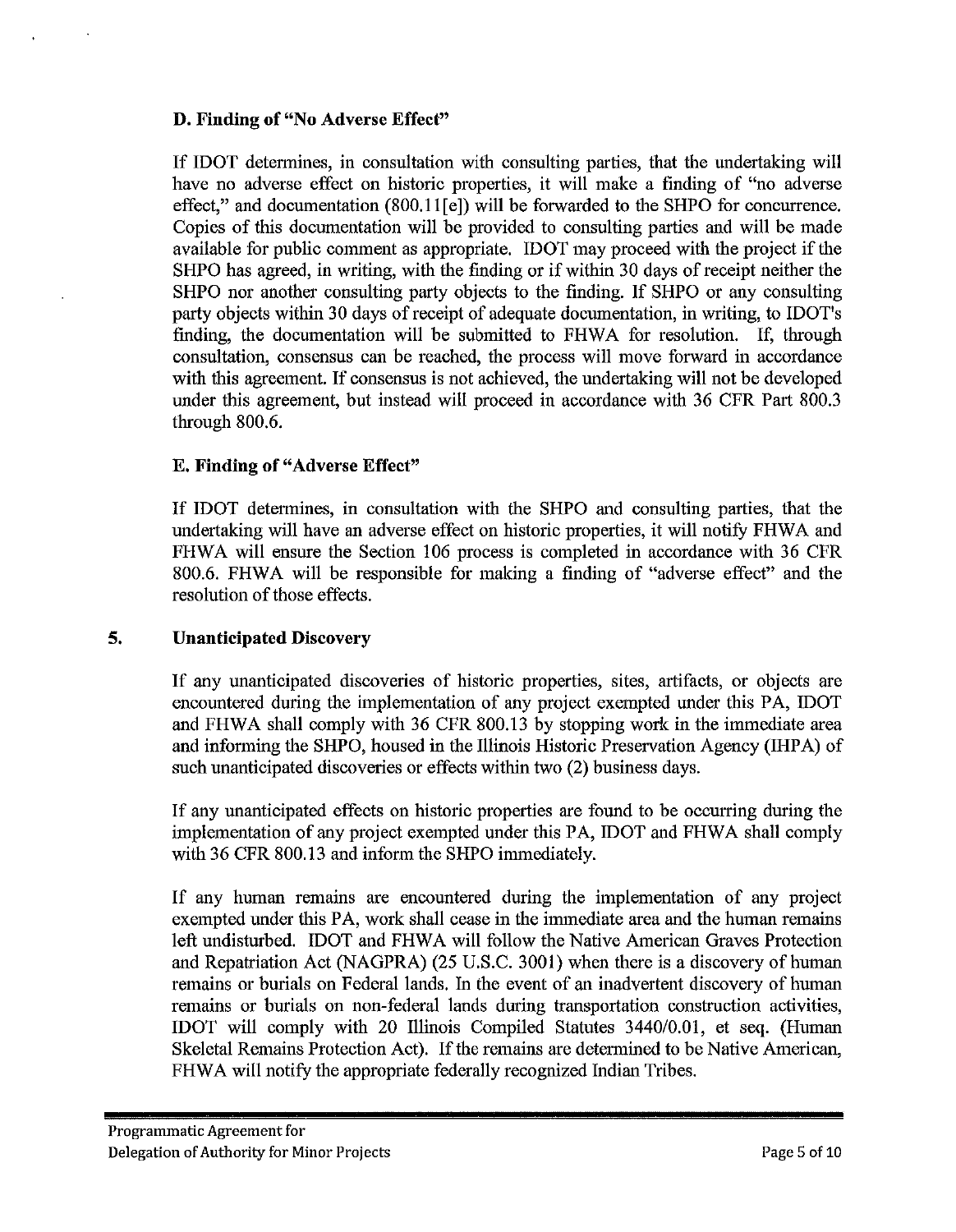Work on the portion of the site where human remains are found shall not resume until a plan for the treatment of the human remains is developed and approved in consultation with the SHPO and any appropriate consulting parties. The plan will comply with 20 Illinois Compiled Statutes 3440/0.01, et seq., and all other appropriate federal and state guidelines, statutes, rules, and regulations.

## **6. Monitoring**

A. IDOT, FHWA and the SHPO will consult as needed to review implementation of the terms of the PA.

B. FHWA and IDOT may monitor activities carried out pursuant with this agreement, and the SHPO and ACHP will be invited to participate. IDOT shall cooperate in carrying out the monitoring effort. Should monitoring or other activities result in evidence that the requirements of this PA need modification or are not being met, FHWA will consult with the SHPO, ACHP, and IDOT to develop and implement corrective measures.

#### 7. **Dispute Resolution**

A. If the Illinois SHPO, IDOT, the ACHP, or a consulting party for an individual undertaking carried out under the terms of this agreement objects in writing to the FHWA regarding any action carried out or proposed with respect to the implementation of this PA, then FHWA shall consult with the objecting party to resolve this objection. If after such consultation FHWA determines that the objection cannot be resolved through consultation, then FHW A shall forward all documentation relevant to the objection to the ACHP, including FHWA's proposed response to the objection. Within thirty (30) days after receipt of all pertinent documentation, the ACHP shall exercise one of the following options:

1) Advise FHWA that the ACHP concurs in FHWA's proposed response to the objection, whereupon FHWA will respond to the objection accordingly; or

2) Provide FHWA with recommendations, which FHWA shall take into account in reaching a final decision regarding its response to the objection.

B. Should the ACHP not exercise one of the above options within thirty (30) days after receipt of all pertinent documentation, FHWA may assume the ACHP's concurrence with the proposed response to the objection.

#### **8. Terminate, Modify, and Amend**

A. Any party to this PA may terminate it by providing thirty (30) days written notice to the other parties, provided that the parties shall consult during the period prior to termination to seek agreement on amendments or other action that would avoid termination. In the event of termination, FHWA shall conduct individual project review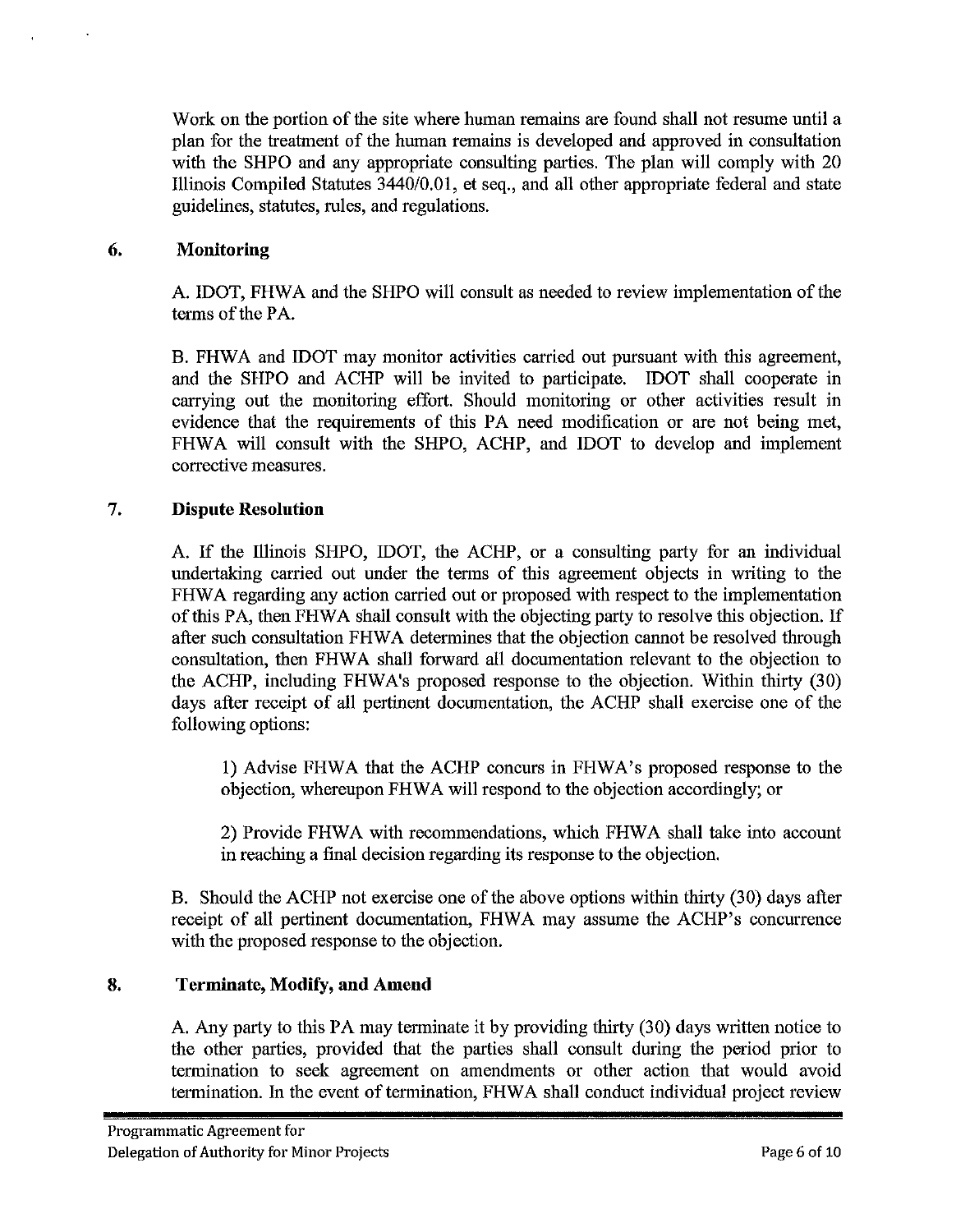pursuant to 36 CPR Part 800.

B. In consultation with IDOT, SHPO and the ACHP, FHWA will review the effectiveness of this PA every ten (10) years from the date of execution for modifications or termination. If no changes are proposed and no party objects, the term of the PA may be extended for another ten years with the written agreement of the parties.

C. Any party to this agreement may request that it be amended, whereupon the parties shall consult to consider such amendment. The amendment will be effective on the date a copy is signed by all of the original signatories. The lists of minor projects in Appendices A and B may be modified by the mutual written agreement of FHW A, IDOT, and the SHPO, and shall not require a formal amendment to this agreement.

Execution and implementation of this PA evidences that the Federal Highway Administration has satisfied its Section 106 responsibilities for all individual undertakings of highway projects covered under this agreement.

**SIGNATORIES** 

FEDERAL HIGHWAY ADMINISTRATION Man Restoner<br>Norman R. Stoner, Division Administrator  $9/10/20.0$ 

ADVISORY COUNCIL ON HISTORIC PRESERVATION *CJ~//4 .~)* 

John M. Fowler, Executive Director

ILLINOIS STATE HISTORIC PRESERVATION OFFICER Anne Haaker, Deputy State Historic Preservation Office

ILLINOIS DEPARTMENT OF TRANSPORTATION

 $\frac{\sqrt{4\pi}}{\sqrt{2\pi}}\frac{q}{2010}$ <br>Scott Stitt, Bureau Chief of Design and Environment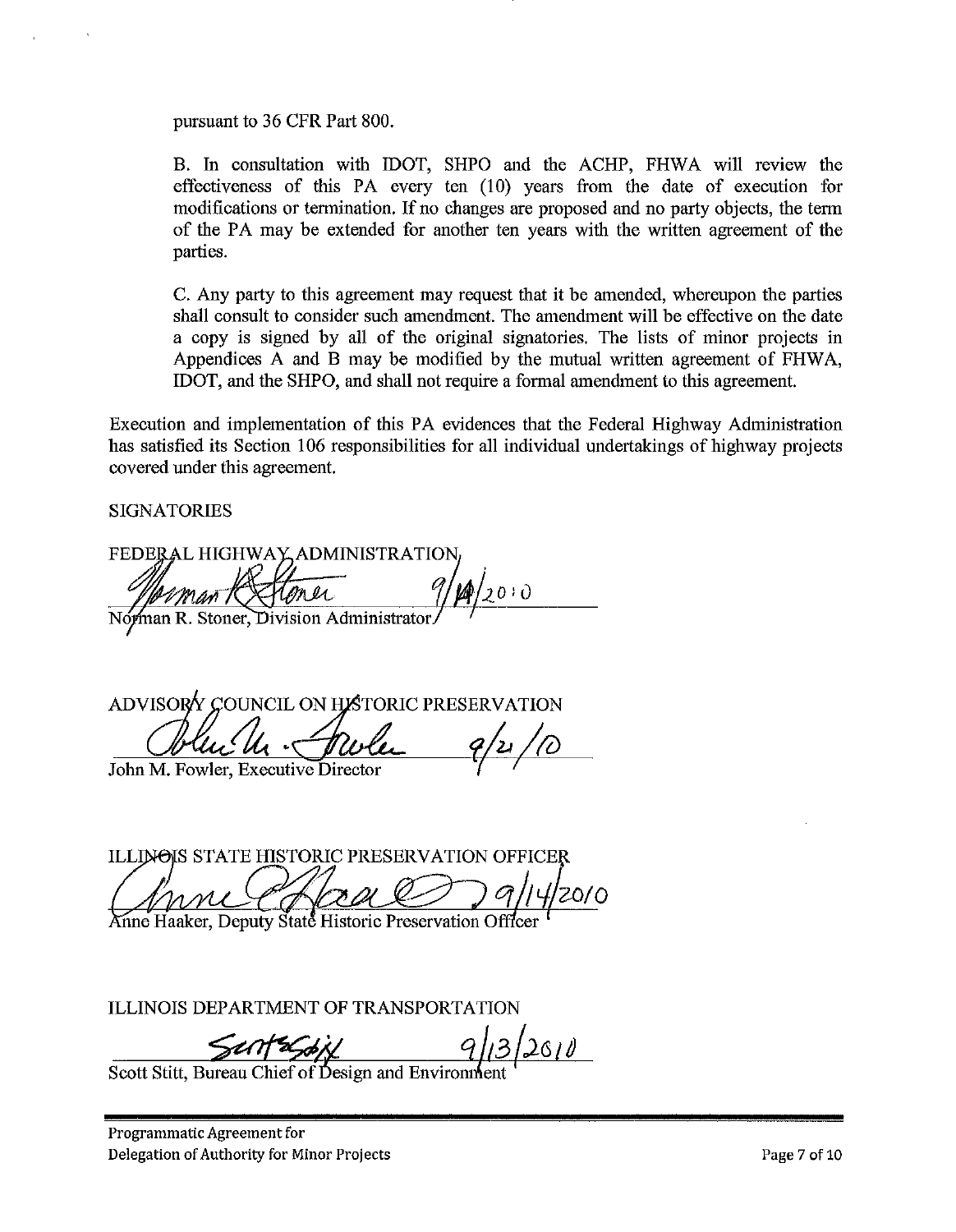## **APPENDIX A**

## **Category A**

# **(Minor Projects Requiring No Review by IDOT Cultural Resources Staff)**

**Category A consists of projects that, by their nature, have little to no potential to cause effect to historic properties and do not require review by IDOT Cultural Resources Staff, provided they are not in or adjacent to a historic district or property.** 

**1.** All work to be done on bridges less than 50 years of age and not listed or determined to be eligible for inclusion in the National Register of Historic Places.

2. All work within existing interchanges and within medians of divided highways in previously disturbed soils.

3. Replacement, repair, lining, or extension of culverts and other drainage structures which do not extend beyond or deeper than previous construction limits, and do not exhibit stone or brick structures or parts therein.

4. Roadway surface replacement, rehabilitation, resurfacing, or reconstruction, overlays, shoulder treatments, pavement repair, seal coating, pavement grinding, and pavement marking within areas previously disturbed by construction where replacement, repair, or installation of curbs or sidewalks will not be required.

5. Repair or replacement of existing lighting, signals, and other traffic control devices in previously disturbed soils.

6. Repair or replacement of existing safety appurtenances such as guardrails, barriers, glare screens, and crash attenuators in previously disturbed soils.

7. Fencing and landscaping in previously disturbed soils.

8. Railway crossing signs and signal installation or modification and surface improvement in previously disturbed areas.

9. Erosion control within previously disturbed soils to prevent erosion of roadways, waterways and bridge piers.

10. Routine roadside maintenance activities necessary to preserve existing infrastructure and maintain roadway safety in previously disturbed areas.

11. Rehabilitation of existing rest areas and truck weigh stations within previously disturbed soils.

12. Hazardous waste removal and disposal constituting a public hazard and which require immediate removal.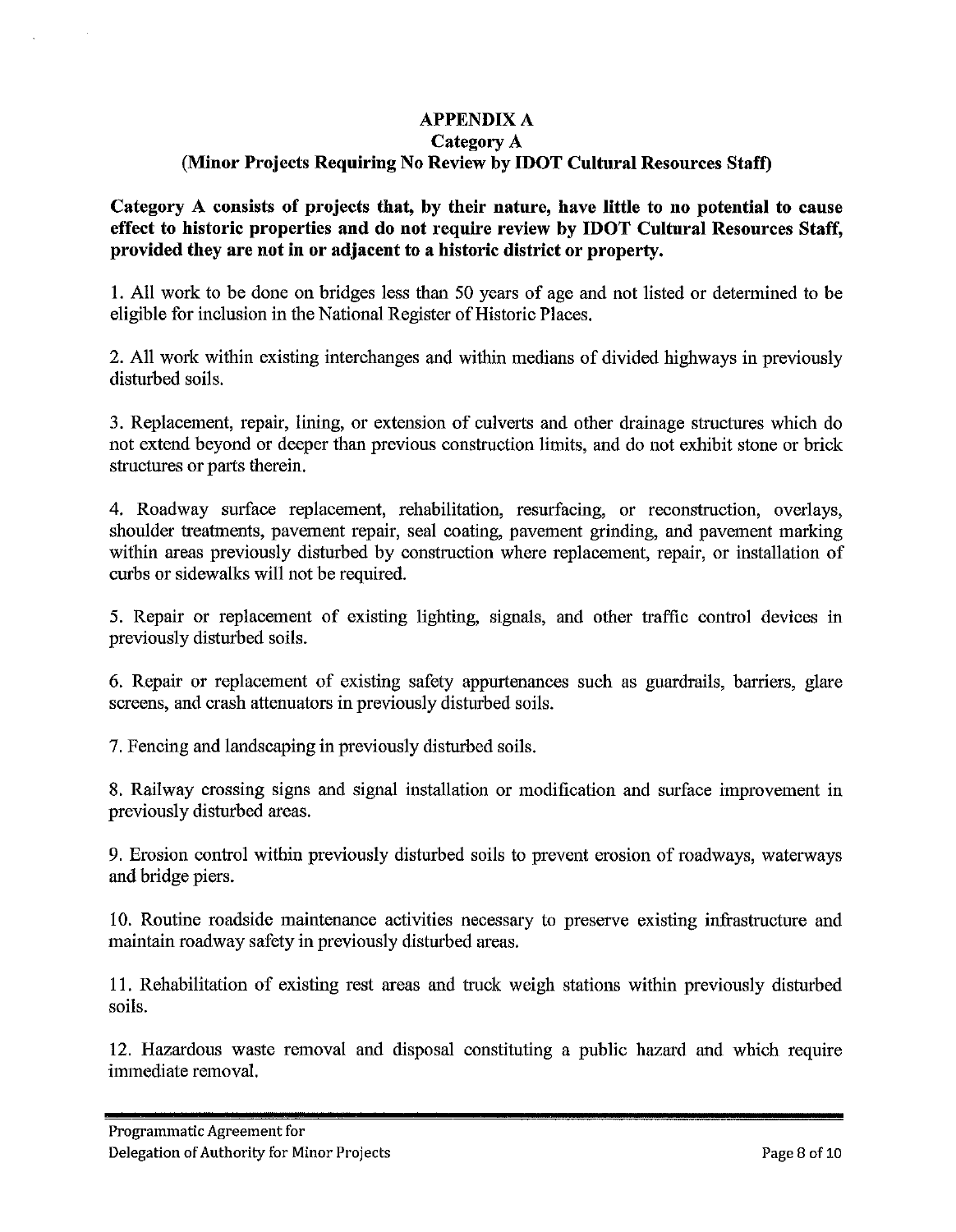13. Installation of parking lanes, bi-directional lanes, turning lanes or climbing lanes within existing right-of-way limits.

14. Storm sewer installation within existing right-of-way limits.

15. Approval of utility installations along a transportation facility within the state right-of-way.